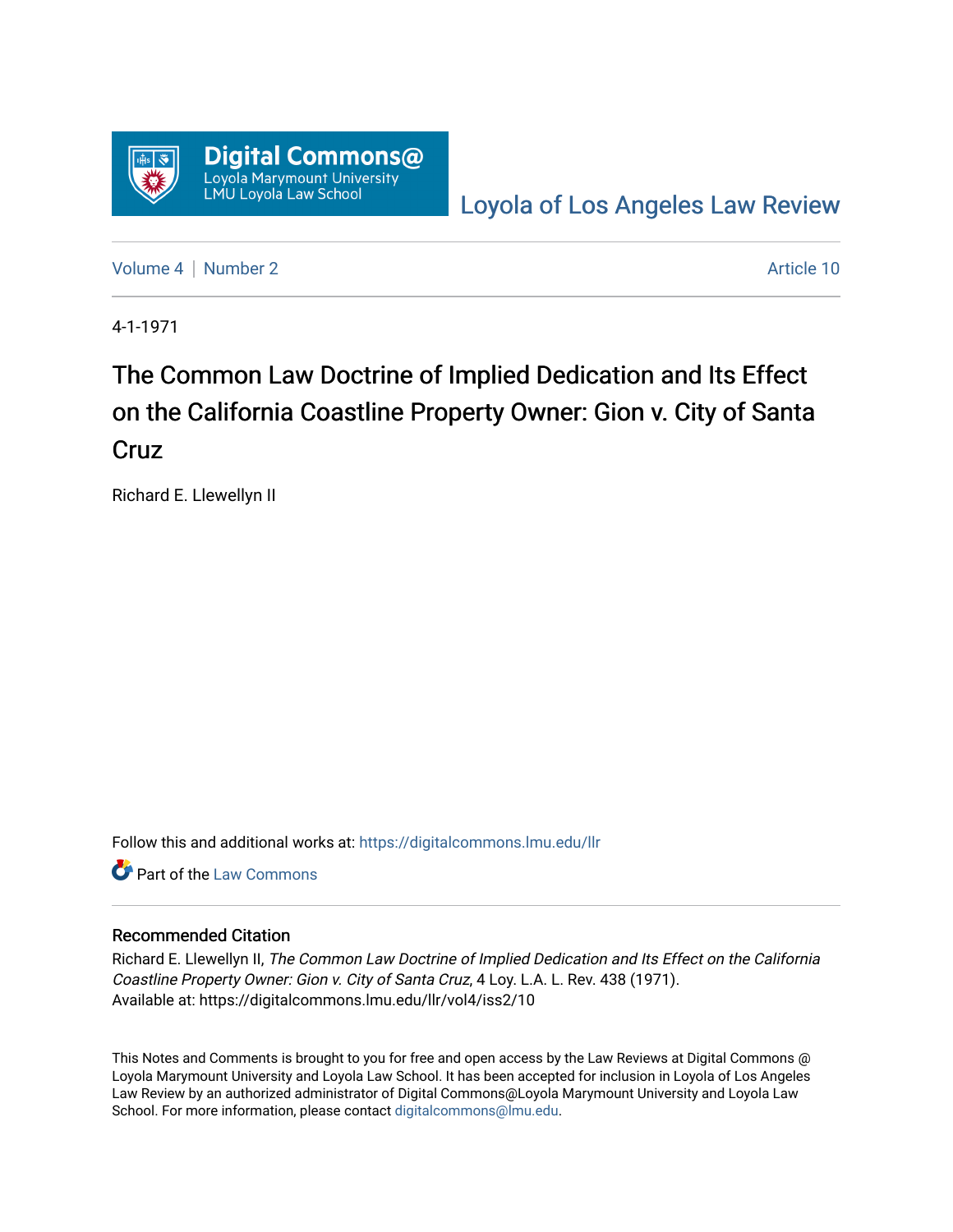## **THE COMMON LAW DOCTRINE OF IMPLIED DEDICATION AND ITS EFFECT ON THE CALIFORNIA COASTLINE PROPERTY OWNER:**

#### *GION v. CITY OF SANTA CRUZ1*

The doctrine of implied dedication has long been recognized in California,2 and until the California Supreme Court's companion decisions of *Gion v. City of Santa Cruz and Dietz v. King,3* a shoreline property owner rarely worried about the possibility that his lands might be deemed to have been dedicated to the public.<sup>4</sup>

Gion concerned three parcels of land<sup>5</sup> with approximately 480 feet of shoreline in the city of Santa Cruz, California. Some of the land adjoined a public road. This road had been built by the city and then later relocated because of severe erosion to the entire area. However, the land in dispute was always contiguous to the road.

Since 1900 the public had parked vehicles on the land and proceeded toward the sea to fish, swim, picnic, and view the ocean. These activities occurred without any significant objection by Gion's predecessors in title.<sup>6</sup> Gion having acquired the lots individually in 1958, 1961, and 1963.<sup>7</sup> One predecessor testified that on some occasions he had granted permission to visitors to enter the property. He further stated that he had posted signs that the property was privately owned, but the signs quickly blew away or

**3** 2 Cal. 3d **29,** *465* P.2d *50,* 84 Cal. Rptr. 162 (1970).

**4** "Most of the case law involving dedication in this state has concerned roads and land bordering roads." *Id.* at 41, *465* P.2d at 58, 84 Cal. Rptr. at 170. Prior to *Gion* a dedication could only be shown by traditional proof of open, continuous, adverse use under a claim of right, or by actual consent to dedication. Diamond Match Co. v. Savercool, 218 Cal. 665, 24 P.2d 783 (1933).

**<sup>5</sup>**The three lots were not all adjoined; apparently another lot separated two of the lots here involved from the third lot. This intervening lot had been dedicated to the city prior to this action. Brief for Appellant [Gion] at 7,8, Gion v. City of Santa Cruz, 2 Cal. 3d **29,** 465 P.2d 50, 84 Cal. Rptr. 162 (1970).

**<sup>6</sup>**The court only named Gion's two immediate predecessors in title, **G.** H. Normand and M.P. Bettencourt, although the court traced the use of the property back some seventy years. 2 Cal. 3d at 34, 465 P.2d at *53,* 84 Cal. Rptr. at 165.

**<sup>7</sup>**Brief for Appellant [Gion], *supra* note *5,* at 4. It might also be noted that the 1963 acquisition is omitted from the opinion without any apparent reason.

**<sup>1</sup>** 2 Cal. 3d 29, 465 P.2d 50, 84 Cal. Rptr. 162 (1970).

**<sup>2</sup>** Hare v. Craig, **206** Cal. 753, **276** P. 336 (1929); City of San Diego v. Hall, **180** Cal. 165, 179 P. 889 (1919); F.A. Hihn Co. v. City of Santa Cruz, 170 Cal. 436, 150 P. 62 (1915); People v. Myring, 144 Cal. 351, 77 P. 975 (1904); Hartley v. Vermillion, 141 Cal. 339, 74 P. 987 (1903); Niles v. City of Los Angeles, 125 Cal. 572, 58 P. 190 (1899); Hargro v. Hodgdon, 89 Cal. 623, **26** P. 1106 (1891); Arnold v. City of San Diego, 120 Cal. App. 2d 353, 261 P.2d 33 (1953); 15 **CAL.** Jun. 2d, *Dedication §* 8 (1954); 9 CAL. *Jun., Dedication §* 15 (1923).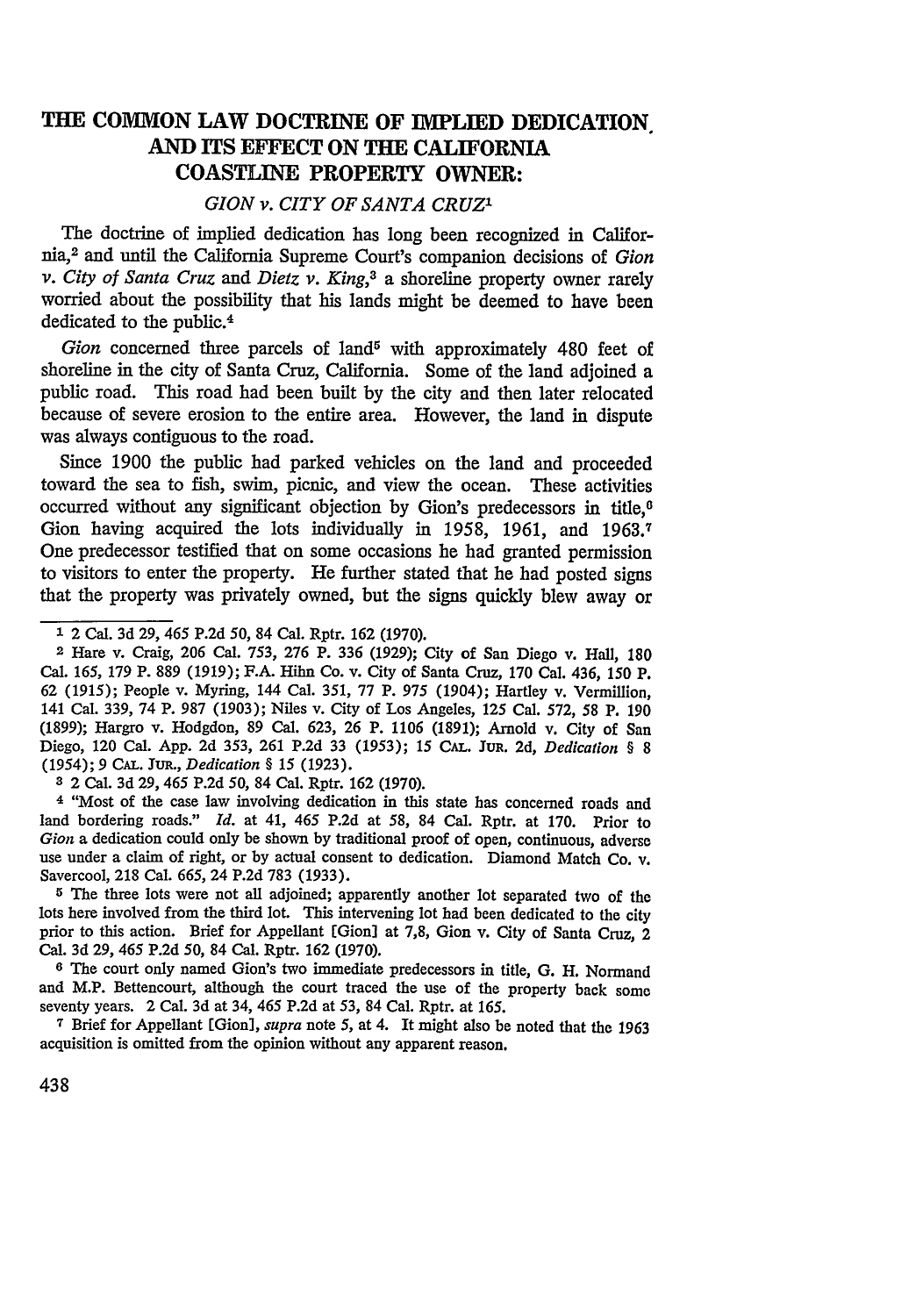were torn down. Testimony regarding the pre-1941 use of the land revealed that "the public went upon the land freely without any thought as to whether it was public or privately owned."<sup>8</sup>

The trial court found that in the early 1900's the Santa Cruz school system had sent school children to the general area to plant iceplant in an effort to thwart erosion. In the 1920's the city posted signs on the property to warn fishermen of the eroding cliffs. In the 1940's, the city filled some holes and built an embankment to prevent cars from going into the sea. The city also installed an emergency alarm system to a nearby fire station. In the 1950's, the city oiled a parking lot. In 1960-61, it filled some collapsed tunnels and moved boulders to aid in the erosion control, and it spent \$500,000 to prevent erosion in the general area. In 1963, the city paved the level areas for parking, and in recent years, placed trash receptacles on the land and cleaned up after summer weekends.

The Superior Court for the County of Santa Cruz decided the Gions were fee owners of the lots

subject to an easement in defendant City of Santa Cruz, a municipal corporation, for itself and on behalf of the public, in, on, over and across said property for public recreation purposes, and uses incidental thereto, including, but not limited to, parking, fishing, picnicking, general viewing, public protection and policing, and erosion control, but not including the right of the City or the public to build any permanent structures thereon. <sup>9</sup>

*Dietz v. King* involved a small beach and the 2,200 foot unimproved Navarro Beach Road. The road is the only one leading to the beach, and the court found that the public had used the road and the beach for the past one hundred years. Indians had used the land annually until as late as 1950. The public had travelled over the road in automobiles, trucks, campers, and trailers to the beach where such recreational activities as picnicking, swimming, fishing, camping, and other activities were pursued.

The court found that none of the previous owners of the King property had objected to the public's use. The original owners, various lumber and railroad companies, had never objected. On the contrary, one previous owner testified that she intended "that the beach be free for anybody".<sup>10</sup> In 1959, the Kings purchased the property, and in 1960, the first attempt was made to stop the public use of the road (and thereby the beach) by placing a timber across the road. However, within two hours it had been removed. Mr. King posted "no trespassing" signs but he conceded that they never remained posted for any significant length of time. In August of

**<sup>8</sup>** 2 Cal. 3d at 35, *465* P.2d at 53, 84 Cal. Rptr. at 165.

*<sup>9</sup> Id.* at *35,* 465 P.2d at 54, 84 Cal. Rptr. at 166.

*<sup>10</sup>Id.* at 37, 465 P.2d at 55, 84 Cal. Rptr. at 167. Although the court refers to the beach throughout its opinion, it has been noted that all the court's findings regarding the beach must be considered dicta because dedication of the beach above the high tide line was not in issue. 80 Cal. Rptr. 234, 238 (1969), *vacated,* 2 Cal. 3d 29, 465 P.2d *50,* 84 Cal. Rptr. 162 (1970). *See* 46 L.A. Bar. Bull. 55, (1970) (letter from Thomas K. Armstrong).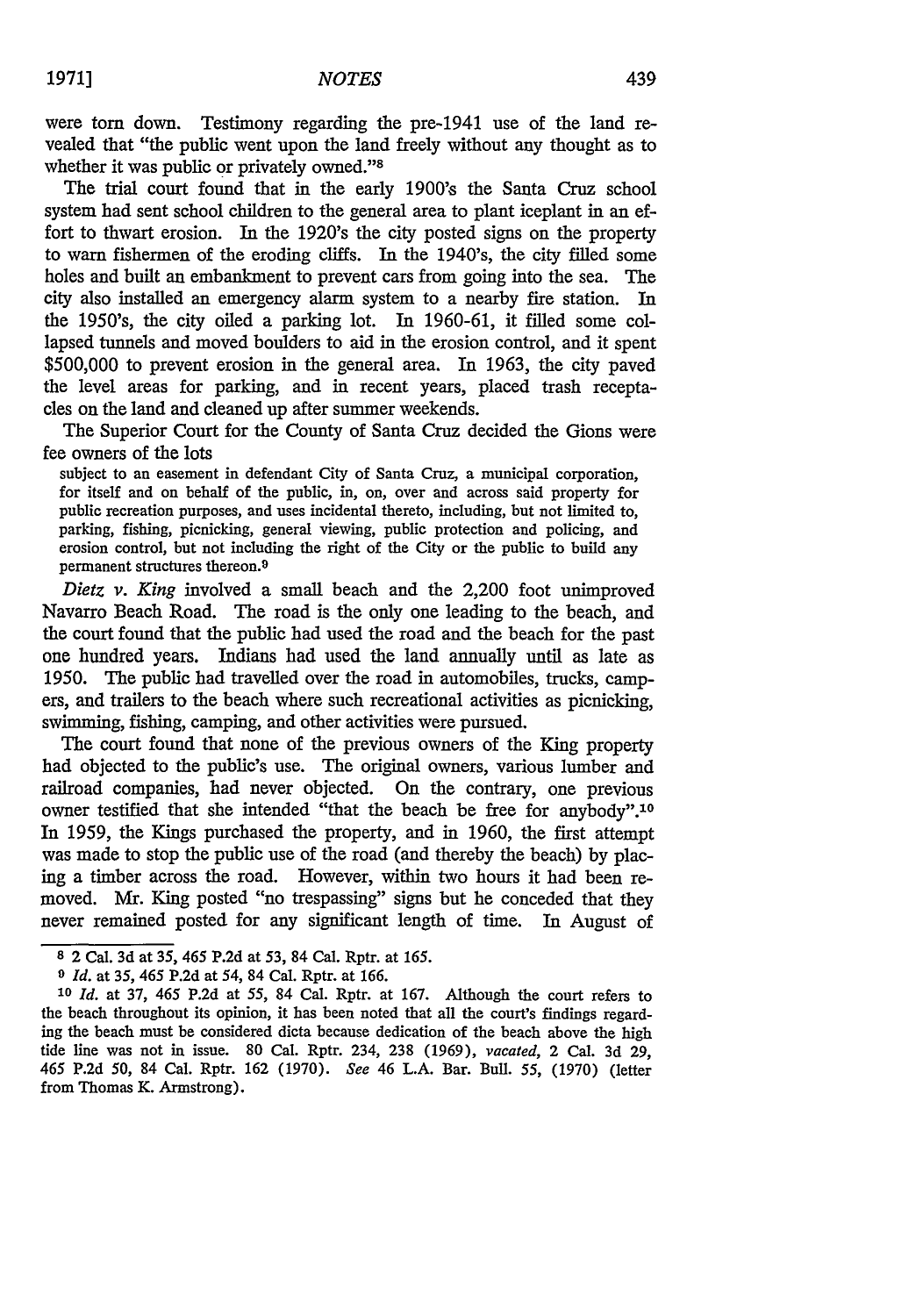1966, King again placed a timber across the road, and again it was quickly removed. Shortly thereafter, King's attempt to permanently block the road was stopped by the issuance of a temporary restraining order.

The only other indication that the land was privately owned resulted from a toll sign posted on the road by the Navarro-by-the-Sea Hotel owner at a point prior to the King's land in 1949. It met with moderate success over a relatively short period of time.

The Mendocino County Superior Court held that no dedication of the road or the beach had occurred.

The California Supreme Court noted two common law tests by which land may be dedicated in California: First, an offer to dedicate land may be inferred from the owner's acquiescence in the public use of the land under the circumstances which negate the idea that the use was under a license.<sup>11</sup> If the dedication is sought to be established by a use which is less than five years, a period "not long enough to perfect the rights of the public under the rules of prescription-then truly the actual consent or acquiescence is an essential matter [of proof]. $"12$  This is not to say that this approach is limited to cases where the public use is less than five years; rather that actual consent is an additional requirement if the use has existed for less than five years, and if the use has existed over five years and there has been actual consent and acquiescence

the length of time ceases to be of any importance, because the offer to dedicate, and the acceptance **by** use, both being shown, the rights of the public have immediately vested.<sup>13</sup>

The thrust of the inquiry under this theory is the intent and activities of the owner. <sup>14</sup>

Second, dedication can also be shown by the public use of the land "for a period of more than five years with full knowledge of the owner, without asking or receiving permission to do so and without objection being made by anyone." $15$  Such a situation gives rise to a conclusive presumption of dedication to the public.<sup>16</sup> This theory may also be established by a showing of

440

*<sup>11</sup>Id.* at 38, 465 P.2d at *55,* 84 Cal. Rptr. at 167. *See* F.A. Hihn Co. v. City of Santa Cruz, **170** Cal. 436, **150** P. **62 (1915);** Niles v. City of Los Angeles, **125** Cal. **572,** 58 P. 190 (1899); Hargro v. Hodgdon, 89 Cal. 623, **26** P. 1106 (1891). **<sup>12</sup>**Schwerdtle v. County of Placer, 108 Cal. 589, 593, 41 P. 448, 449 (1895); *see*

Gion v. City of Santa Cruz, 2 Cal. 3d at 38, 465 P.2d at *55-56,* 84 Cal. Rptr. at 167-68. **<sup>13</sup>**Schwerdtle v. County of Placer, 108 Cal. 589, *593,* 41 P. 448, 449 (1895).

**<sup>14</sup>** 2 Cal. 3d at 38, 465 P.2d at 55, 84 Cal. Rptr. at 167.

*<sup>15</sup>Id.* at 38, 465 P.2d at **56,** 84 Cal. Rptr. at 168, *quoting* Union Transp. Co. v. Sacramento, 42 Cal. 2d 235, 240, 267 P.2d 10, 13 (1954) and Hare v. Craig, **206** Cal. 753, 757, **276** P. 336, 338 (1929).

**<sup>16</sup>**Union Transp. Co. v. Sacramento, 42 Cal. **2d** 235, 240, **267 P.2d 10, 13** *(1954);* Hare v. Craig, **206** Cal. 753, 757, 276 P. 336, 338 (1929); People v. Myring, 144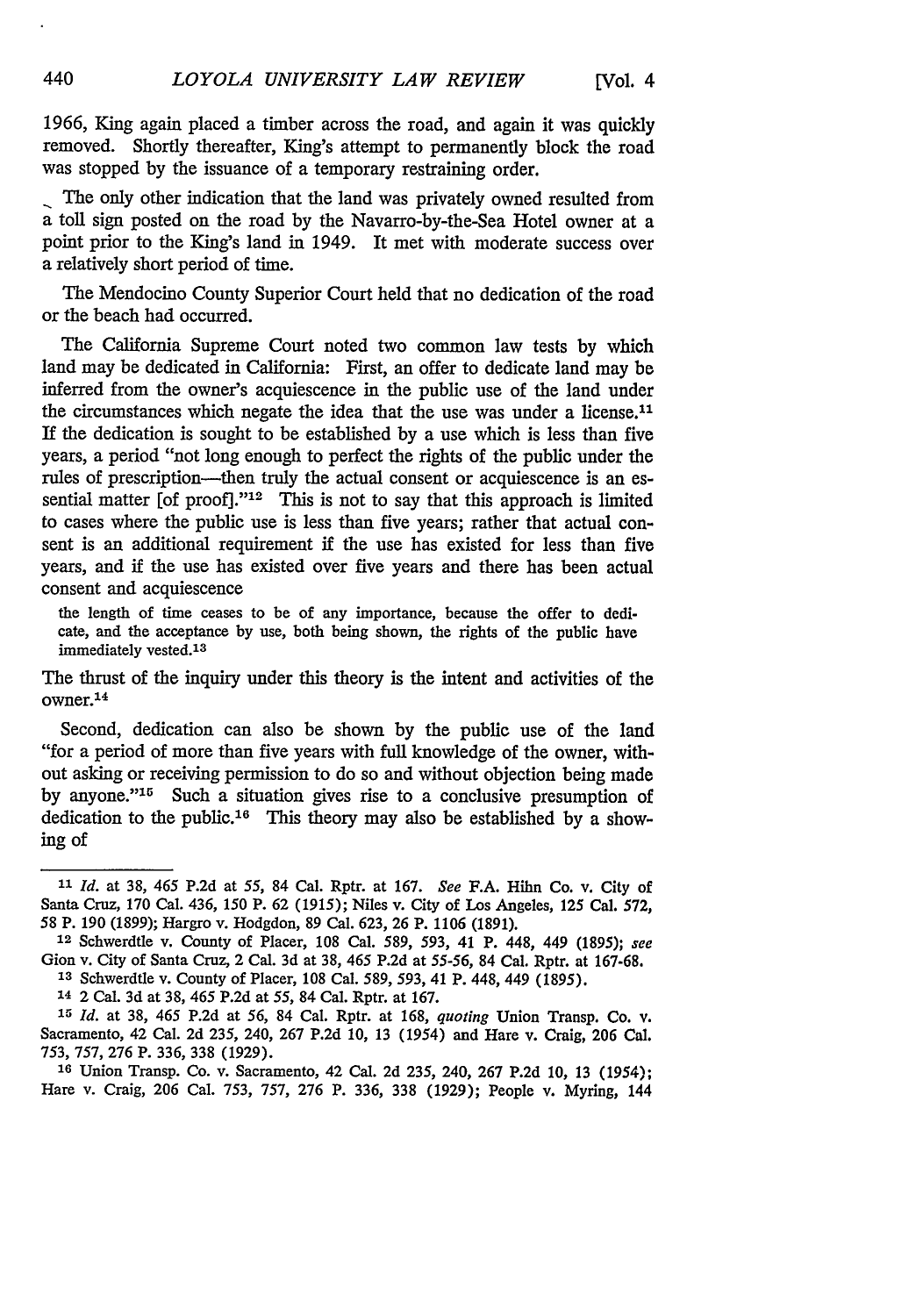long-continued adverse use of the land sufficient to raise the conclusive and undisputable presumption of knowledge and acquiescence, while at the same time it negatives the idea of a mere license.<sup>17</sup>

The first theory has been entitled dedication implied in fact because it is inferred from the owner's acts or acquiescence; whereas the second theory has been entitled dedication implied in law because it is established from the intent and activities of the *public*, the adverse user.<sup>18</sup>

The court decided both the cases under the second test.<sup>19</sup> The court's opinion is primarily addressed to three areas of interpretation involved in cases of dedication by adverse use. First, when is a public use adverse? Second, is a litigant representing the public required to prove that the owner did not grant a license to the public? Third, are the rules for dedication of shoreline property different from the rules for dedication of other property?

The court initially warned that analogies from the law of adverse possession and easements by prescriptive rights can be misleading in determining public adverse use. This admonishment keynotes the court's new approach to defining public adverse use. Prior decisions had defined adversity for purposes of public dedication essentially in the same terms as adverse use is defined for adverse possession,<sup>20</sup> "openly, adversely, and under claim of right."21

Adverse use by the public may now be established by a showing that persons used the property believing the public had a right to use it.<sup>22</sup> Evidence that the public used the land as they would use public land, and that they looked to a governmental agency for maintenance are significant elements towards proof of implied dedication.<sup>23</sup>

This public use may not be "adverse" to the interests of the owner in the sense that the word is used in adverse possession cases. If a trial court finds that the public has used land without *objection or interference* for more than five years,

**<sup>18</sup>**Union Transp. Co. v. Sacramento, 42 Cal. 2d 235, 241, 267 P.2d 10, 13; City of Laguna Beach v. Consolidated Mort. Co., 68 Cal. App. 2d 38, 43, 155 P.2d 844, 847 (1945); Diamond Match Co. v. Savercool, **218** Cal. 665, 669, 24 P.2d 783, 784-85 **(1933).**

**19** 2 Cal. 3d at 39, 465 P.2d at *56,* 84 Cal. Rptr. at 168.

**21** Diamond Match Co. v. Savercool, **218** Cal. 665, 670, 24 P.2d 783, 785 (1933).

**22** 2 Cal. 3d at 39, 465 P.2d at *56,* 84 Cal. Rptr. at 168.

Cal. *351,* 354, 77 P. *975,* 976 (1904); Arnold v. City of San Diego, 120 Cal. App. 2d 353, 356, **261** P.2d 33, 35 (1953).

**<sup>17</sup>**2 Cal. 3d at 38, 465 P.2d at *56,* 84 Cal. Rptr. at 168, *quoting* Union Transp. Co. v. Sacramento, 42 Cal. 2d at 241, 267 P.2d at **13** and Schwerdtle v. County of Placer, **108** Cal. at 593, 41 P. at 449.

**<sup>20</sup>** Diamond Match Co. v. Savercool, 218 Cal. 665, 24 P.2d 783 (1933); Niles v. City of Los Angeles, **125** Cal. 572, 58 P. **190** (1899); Rochex & Rochex, Inc. v. Southern Pac. Co., 128 Cal. App. 474, **17** P.2d 794 (1932). *See* Schwerdtle v. County of Placer, **108** Cal. 589, 41 P. 448 (1895); People v. Sayig, **101** Cal. App. 2d 890, 226 P.2d 702 *(1951).*

*<sup>2</sup>a Id.*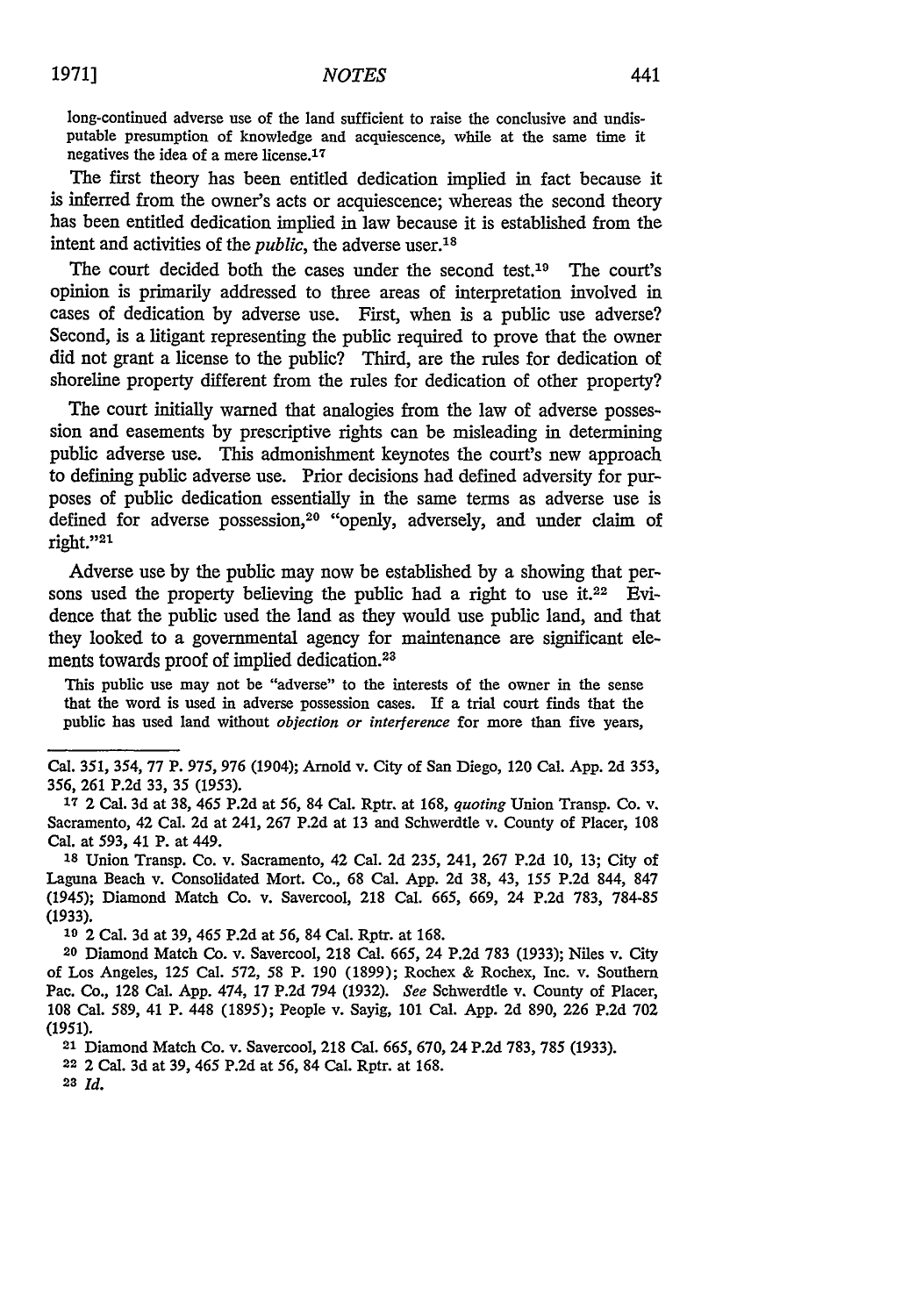#### *it need not make a separate finding of "adversity"* to support a decision of implied dedication. <sup>24</sup>

**By** implication from the court's language, it would appear that **if** a land owner does make objections or interferes with the public's use that "a separate finding of adversity" would be required.<sup>25</sup> The court does not make clear the definition of this additional finding of "adversity". Having been given no other frame of reference **by** the court it would seem that the additional finding of adversity must be of the type found in adverse possession cases. This is not necessarily so. A different interpretation for the "separate finding of adversity" is possible, since the court has been willing to find a new meaning for adversity where no objection has been shown. However, attempting a definition of this "separate finding of adversity" in terms of analogy to the adverse possession definition flies in the face of the court's admonishment that in determining the adverse use necessary to raise a conclusive presumption of dedication, analogy to the law of adverse possession can be misleading.26 If it is true that the separate finding of adversity is defined by analogy to adverse possession, then, it must mean that where a separate finding of adversity is necessary, no *conclusive* presumption of dedication will be raised.

Thus, a public entity is not likely to run the risk of having to make a separate showing adversity by framing its cause of action in terms of "use without objection or interference for more than five years". Practically, it will avail itself of the advantage of a conclusive presumption raised by the alternative language set forth by the court:

Litigants, therefore, seeking to show that land has been dedicated to the public need only produce evidence that peisons have used the land as they would have used public land.<sup>27</sup>

The purpose of the traditional adversity requirement is to provide the land owner with adequate opportunity to become aware of the adverse claim. Now, however, "adverse use" is sufficient to raise a *conclusive* and indisputable presumption of knowledge and acquiescence thereby effectively destroying the purpose of the traditional "adversity" requirement. Thus, a land owner might have no, or merely partial, knowledge of the public use and because of this have made no objection. Nevertheless if the public can be shown to have used the land as if it were public land, he will have no defense. Dedication implied in law will be conclusively presumed to have occurred.

Second, must the public prove that the use was not under a license?

The question of whether public use was under a license is one of fact. The

442

<sup>24</sup>*Id.* (emphasis added).

**<sup>25</sup>** *Id.* The court did not make this positive statement. The statement that adversity need not be separately found if the public use has been without objection does not *necessarily* mean that a finding of adversity must be made if the public's use has been in spite of objection.

<sup>26</sup> *Id. See* notes 20 & 21 *supra,* and accompanying text.

**<sup>27</sup>** 2 Cal. 3d at 39, 465 P.2d at *56,* 84 Cal. Rptr. at 168.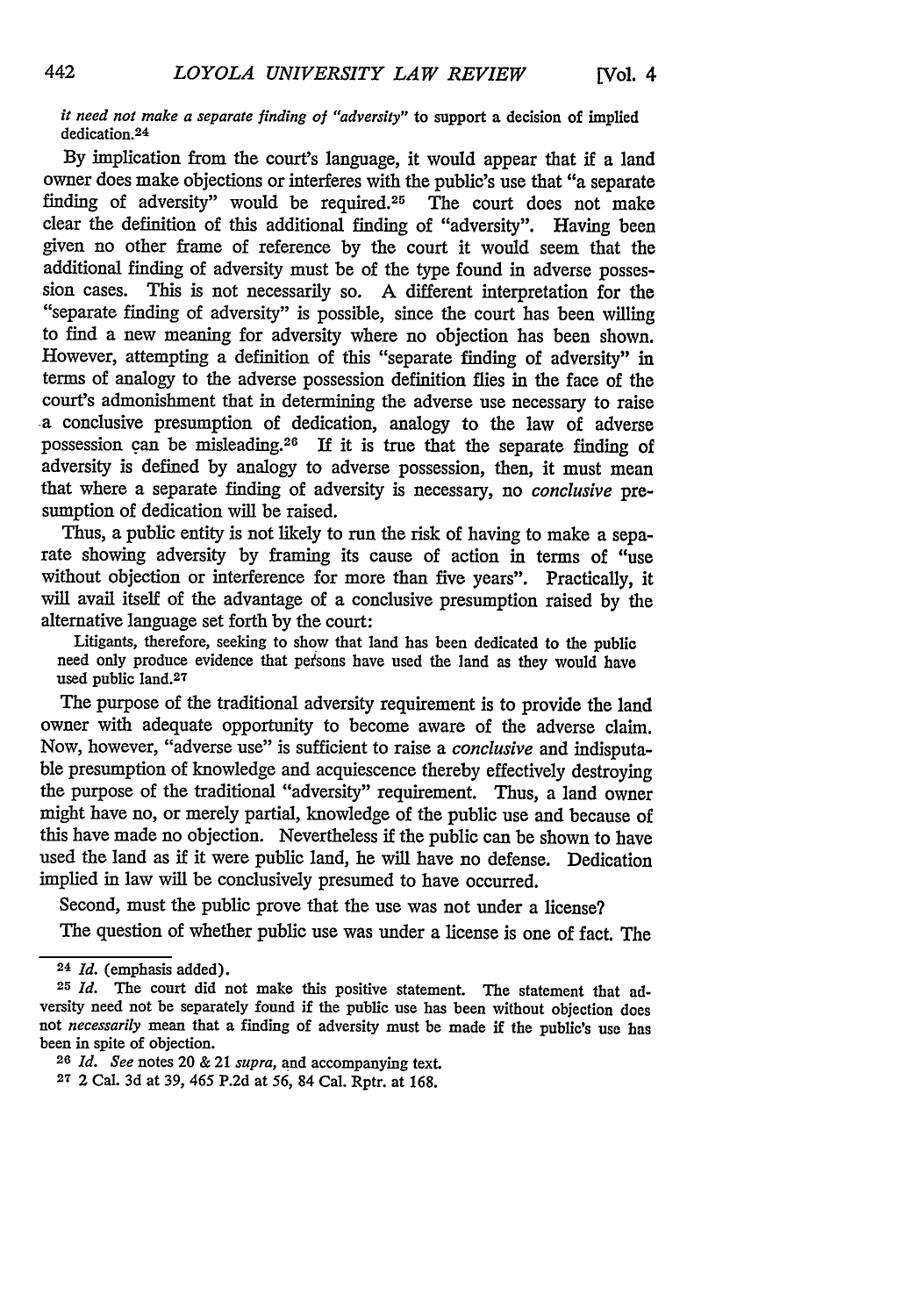presumption in favor of a license as set forth in  $F$ .  $A$ . *Hihn Company v*. *City of Santa Cruz28* was overruled in favor of the approach of *O'Banion v. Borba,29* which held that the preferable method is to discuss the question from the standpoint of an inference to be drawn from **all** the circumstances, rather than from a standpoint of presumptions.<sup>30</sup>

*Gion* refused to presume that property owners today will knowingly permit the general public to use their lands under a license.<sup>31</sup> The effect is to shift the burden of proof to the landowner.<sup>32</sup> Previously, a nearly insurmountable burden of proof existed for the public user to establish a vested right by adverse use.<sup>33</sup> The *Gion* court's holding was more in line with *Morse v. Miller34* which held that once adverse use has been established for the prescriptive period, the burden of proof is on the landowners to show **by** affirmative proof that the use was permissive.

Thus, under *Gion,* for the owner to negate a finding of intent to dedicate as the result of the public's use, the owner must either prove he has granted the public a license, or provide evidence of a "bona fide attempt" to prevent public use. **If** the latter showing is undertaken, the court will determine if the owner's efforts are adequate, based upon the means the owner used in relation to the character of his property and the kind of public use he sought to prevent. The owner must show that he has made more than minimal and ineffectual efforts to exclude the public if the court is to consider favorably the question of adequacy; and if the attempt has not been significant, the means will be adjudged inadequate and the owner will be held to have intended to dedicate the property or an easement therein to the public.<sup>35</sup>

The statement that the fee owner may negate a finding of intent to dedicate suggests an inconsistency in the court's analysis. There exists, in fact, a declaration that a conclusive presumption of dedication will arise only **if** the public succeeds in showing either adversity or lack of interference or objection on the part of the fee owner for five years. Since the owner is

**34** 128 Cal. **App.** 2d 237, 275 P.2d *545 (1954).*

**35** 2 Cal. 3d at 41, 465 P.2d at 58, 84 Cal. Rptr. at 169-70.

**<sup>28</sup>** 170 Cal. 436, 448, 150 P. 62, 68 *(1915).*

**<sup>20</sup>** 32 Cal. **2d** 145, *195* **P.2d** 10 (1948).

**<sup>30</sup>** *Id.* at 149, 195 P.2d at 13.

**<sup>31</sup>** 2 Cal. 3d at 41, 465 **P.2d** at 57, 84 Cal. Rptr. at 169.

**<sup>32</sup>***See* Armstrong, *Gion v. City of Santa Cruz: Now You Own It-Now You Don't,* 45 **L.A. BAR BuLL.** *529, 549* **(1970).**

**<sup>33</sup>** Brief for City of Carpenteria as Amicus Curiae at **16,** Gion v. City of Santa Cruz, 2 Cal. 3d 29, 465 P.2d 50, 84 Cal. Rptr. 162 (1970). *See* Manhattan Beach v. Cortelyou, 10 Cal. 2d 653, 76 P.2d 483 (1938); Whiteman v. City of San Diego, 184 Cal. 163, 193 P. 98 (1920); City of San Diego v. Hall, 180 Cal. 165, 179 P. 889 (1919); F. **A. Hihn** v. City of Santa Cruz, 170 Cal. 436, 150 P. 62 (1915); People v. Rio Nido Co., 29 Cal. **App.** 2d 486, 85 P.2d 461 (1938); County of San Luis Obispo v. Hart, 127 Cal. **App.** 365, 15 P.2d 873 (1932).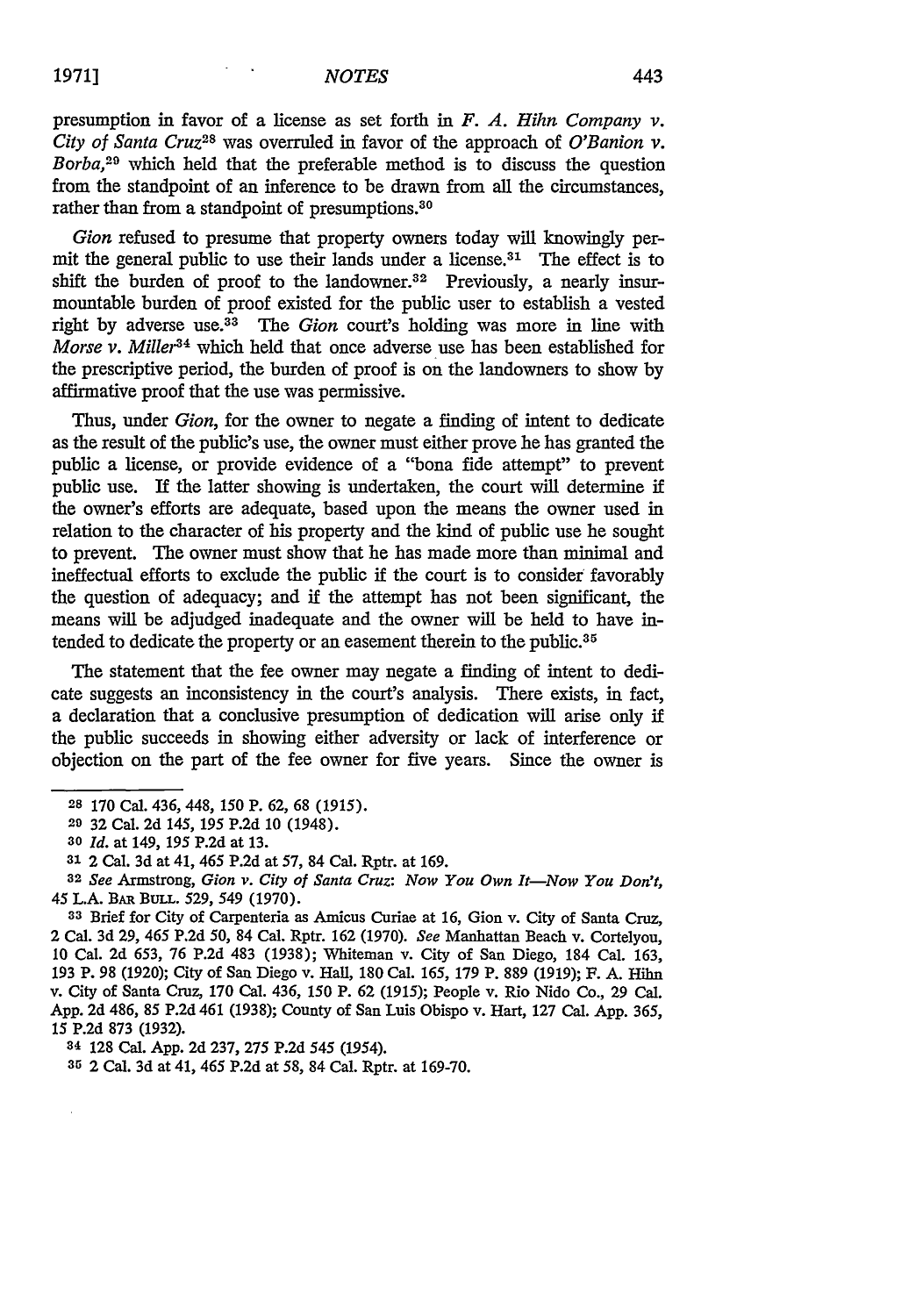free to prove that he granted a license, the presumption is not, theoretically, conclusive. <sup>36</sup>

Third, is the dedication of the shoreline property to be considered differently from the dedication of other property? The court concluded that "rules governing implied dedication apply with equal force"<sup>37</sup> to all lands which the public uses for public purposes, such as roads, parks, and beaches.

Additionally, there is a strong public policy expressed in the California constitution and various statutes which encourages the public use of the shoreline recreational areas. The public owns the shorelands between the high and low tide marks;<sup>38</sup> and the California constitution provides the public with a paramount right to such tide lands when required for any public purpose;<sup>39</sup> and recreational purposes are within the category of public purposes recognized.

Also, the court felt that the rationale against implied dedication of open beach lands should be disfavored because of the compelling problems of intensification of land use. It is now necessary to expand the public access to and use of shoreline areas because of such intensification. Only 179 miles of California's 1,051 mile coastline consists of safe beach lands suitable for recreation use, and presently only one half of the 179 miles is owned by the public.<sup>40</sup> With the increasing population and the development of coastlines for non-recreational use, the presumptions no longer serve the public needs. The restrictive rules prevent public dedication of beach lands by public use, and therefore, should yield. <sup>41</sup>

In conclusion, the court found that

Previous owners ... by ignoring the widespread public use of the land for more than five years have impliedly dedicated the property to the public. Nothing can be done by the present owners to take back that which was previously given away.<sup>42</sup>

The court made no finding of dedication by the present fee owners, but found that the land had been dedicated by the previous owners. Therein lies the critical impact of this decision, for in effect a governmental authority can find any land to have been dedicated provided it can find evidence of public use for five years. Therefore, the doctrine becomes largely eviden-

**<sup>36</sup>** As will be demonstrated *infra,* the opportunity to negate a finding of adversity or lack of interference or objection is simply illusory.

**<sup>37</sup>** 2 Cal. 3d at 41, 465 P.2d at 58, 84 Cal. Rptr. at 169-70. *See* 15 **CAL.** Jun. 2d *Dedication § 9 (1954).*

**<sup>38</sup> CAL.** Crv. CODE § 830 (West 1970).

**<sup>39</sup> CAL.** CONsT. art. XV, § 2.

**<sup>40</sup>** Address **by** James R. Christiansen, City Attorney of Carpenteria, Annual Conference of the League of California Cities, Oct. 27, 1970 *citing* **CAL. DEPT. op** PARKs **AND** RECREATION, CALIFORNIA PARK SYSTEM **PLAN** (1968).

**<sup>41</sup>**Brief for City of Carpenteria as Amicus Curiae, *supra* note 33, at 6.

**<sup>42</sup>** 2 Cal. 3d at 44, 465 P.2d at 60, 84 Cal. Rptr. at 172. *See* Washington Blvd, Beach Co. v. City of Los Angeles, 38 Cal. App. 2d 135, 137, 100 P.2d 828, 830 (1940).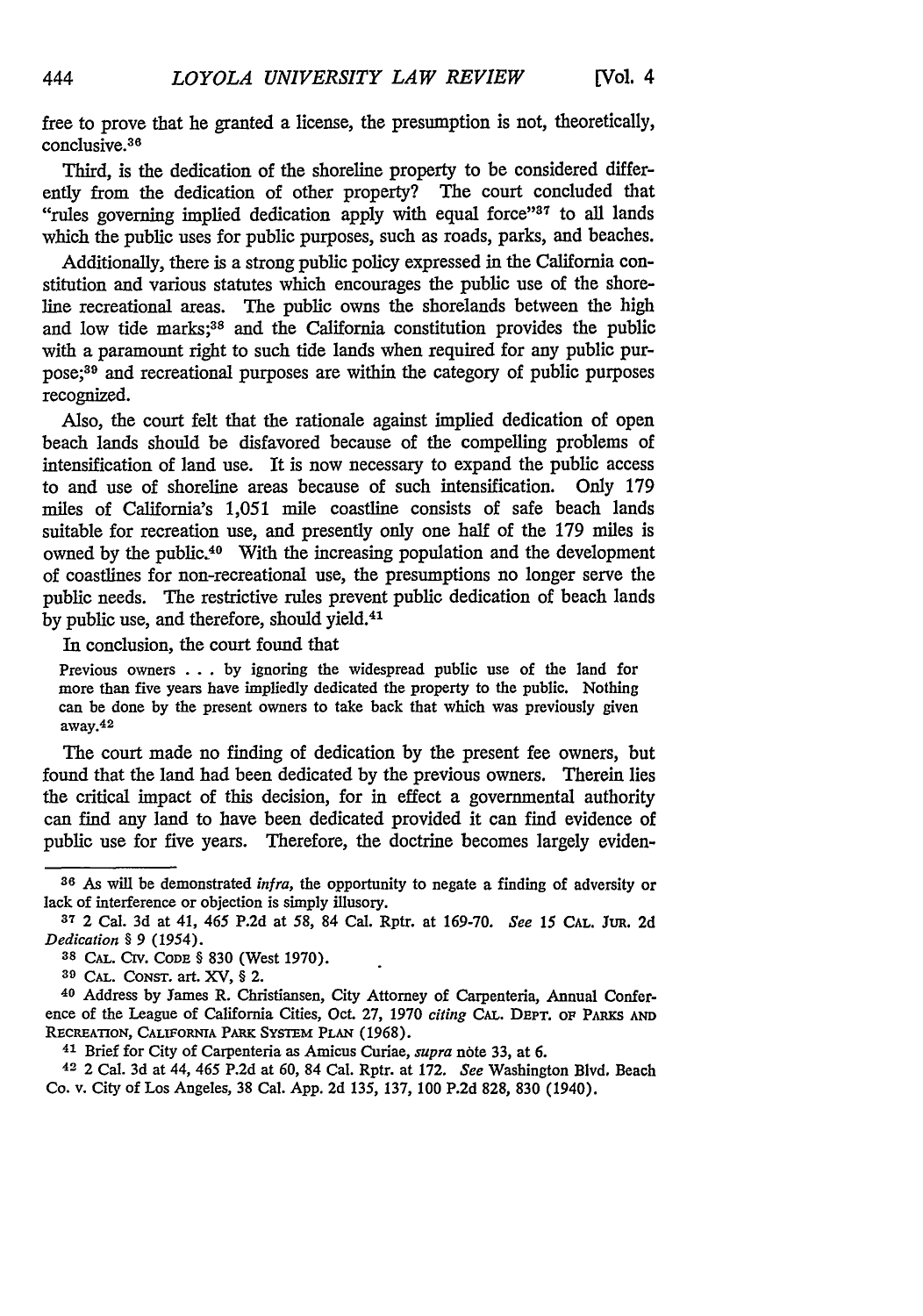445

tiary, and every dedication case becomes a problem of proof rather than intent. Elderly witnesses may suddenly be in large demand, $43$  and the public richer in "public" lands.

It is apparent from this decision that the current shoreline property owner may have to worry a great deal whether or not his valuable beach will continue to be "his". If sued, the present owners must prove that neither their successors nor themselves ever acquiesced in a public use of their beach for five years, *and* they must make an affirmative showing that they have either granted the public a license or that they have made a bona fide attempt to prevent the public use.

The first showing is necessary if the landowner is to defeat any dedication theory by acquiescence, or implied in fact; and the second showing is necessary if the landowner is to defeat any dedication theory by public use, or implied in law.

However, satisfaction of this second requirement may be an unreasonable if not insurmountable burden for the landowner. 44 How is one to affirmatively prove he has granted a license to the public? Generally, a license can be created expressly, or implied by conduct. 45 Possibly California Civil Code section 81346 could be construed as an express license since it permits a landowner to record that henceforth any use of his land is permissive.

However, such recordation is only evidence of permissive use; no case has held that recordation would be sufficient to terminate the possession claim of a user prior to the end of the prescriptive period.<sup>47</sup> Assuming that section 813 is inadequate, could a license to the public be implied? Although cases of implied license to the public exist,<sup>48</sup> the language of this decision is directly contrary: "We will not presume that the owners of property today knowingly permit the general public to use their lands and grant a license to the public to do so."<sup>49</sup> Possibly then, the landowner could erect signs announcing the use to be by license; however, the danger in this is that the court might interpret such conduct as an express intent to dedicate; similarly, if an owner complies with Civil Code section 813. The court seemed willing to interpret the evidence of express permission in the *Gion*

<sup>47</sup>*See Selected 1963 Legislation,* 38 **CAL.** ST. **B.J.** 646 (1963).

48 Lawson v. Schreveport Waterworks, 111 La. 73, 35 So. 390 (1903); Wheeler v. St. Joseph's Stockyards, 66 Mo. App. 260 (1896); State v. Pierce, 164 Ohio St. 482, 132 N.E.2d 102 (1956). *See* 53 C.J.S., *Licenses, §* 81 (1948).

**49** 2 Cal. 3d at 41, 465 P.2d at 57, 84 Cal. Rptr. at 169.

**<sup>43</sup>** Daily Pilot, December 17, 1970, at 4, col. 4. Daily Pilot, May 23, 1970, at 1, col. **1.**

**<sup>44</sup>** Address by James R. Christiansen, City Attorney of Carpenteria, Annual Conference of the League of California Cities, Oct. 27, 1970.

<sup>45</sup>REsTATEMENT **OF PROPERTY** § 516, comment *c* at 3129 (1944).

<sup>46</sup>CAL. CIV. **CODE** § 813 (West 1970) permits recordation by the landowner that use of his land is permissive henceforth; recordation of revocation is also required.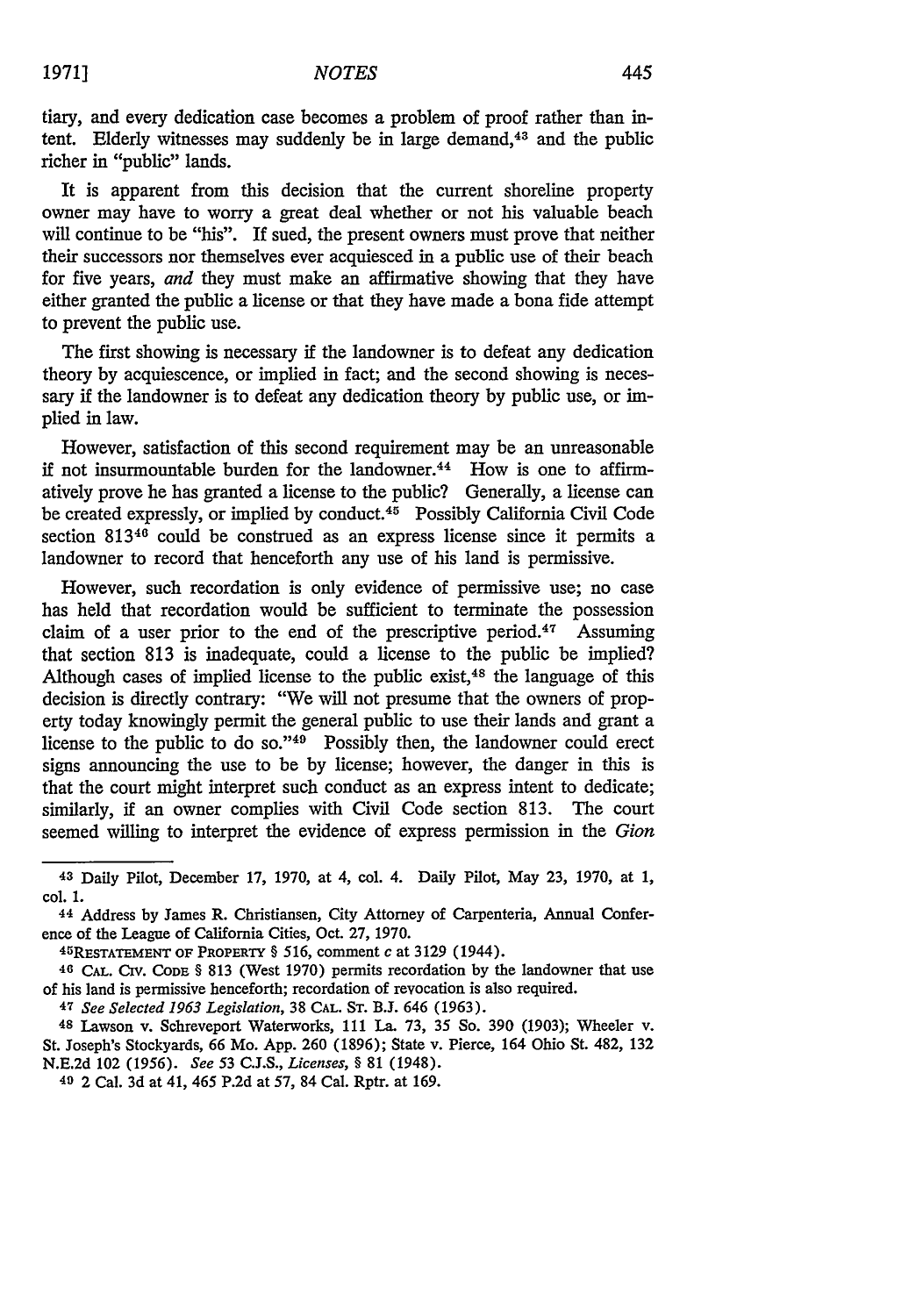and *Dietz* cases in such a way;<sup>50</sup> whereas signs in the past have usually been found to be adequate to allow or prevent use.<sup> $51$ </sup> Thus, the landowner can prevent the accrual of public rights if the public's use is under a license;<sup>52</sup> his problem is one of proof that such license was given.

Alternatively, the landowner may demonstrate bona fide attempts to prevent the public use. He must show his attempts were bona fide or significant as opposed to minimal and ineffectual. The court will determine if the attempts were adequate from the means used in relation to the character of the land and the type of use which was sought to be prevented.

A problem exists however, for those landowners who have permitted public use out of their personal sense of decency or cooperation, when they could easily have closed off such access. These owners have not truly acquiesced, nor have they taken any prohibitive steps; therefore, their land will be deemed to have been dedicated even if an intent of license on their part can be shown.

Similarly, those property owners who were fully aware of the doctrine of implied dedication but who felt no need to prohibit the public's use since the law recognized and even presumed such use was by virtue of a license,<sup>53</sup> now find themselves defenseless under the test established by the *Gion* decision.<sup>54</sup>

As the doctrine was laid down by this court, it would appear to have few, if any, limits. It is inconceivable that the public would ever seek to declare as dedicated everyones' driveways, and walkways to their front doors; however, it would seem to be possible under the tests for dedication set forth by this court. The fact that the public can now acquire interests in uncultivated, unenclosed, and unimproved property for a potentially infinite period brings the doctrine of implied dedication closer to the English "doctrine of Ancient Lights".<sup>55</sup> Under the English doctrine the failure of a property owner to develop his land within the prescriptive period will result in the vesting of easement rights for light, air, and view, in favor of his neighbors.<sup>56</sup> Similarly, under implied dedication now, anytime a landowner permits a use, or

*56 Id.*

**<sup>50</sup>** Armstrong, *supra* note 32, at 546.

**<sup>51</sup>** City of Laguna Beach v. Consolidated Mort. Co., **68** Cal. App. 2d 38, 155 P.2d 844 (1945).

**<sup>52</sup>** Jones v. Tierney-Sinclair, **71** Cal. **App. 2d 366, 162 P.2d 669** *(1945);* Matthlessen v. Grand, 92 Cal. **App.** 504, **268** P. 675 (1928); **CAL. CIV. CODE** § 1008 (West 1970).

<sup>53</sup> City of Laguna Beach v. Consolidated Mort. Co., 68 Cal. App. **2d** 38, 44, *155* P.2d 844, 848 (1945); City of San Diego v. Hall, 180 Cal. *165,* 168, 179 P. 889, 890 (1919); F. A. Hilm v. City of Santa Cruz, 170 Cal. 436, 448, 150 P. 62, **68** *(1915).*

**<sup>54</sup>** The retroactive effect of the *Gion* doctrine, it may be argued, has possible due process implications.

**<sup>55</sup>** Pierre v. Fernald, 26 Me. 436, 46 Am. Dec. 573 (1847); 3 C.J.S. *Ancient Lights* (1936).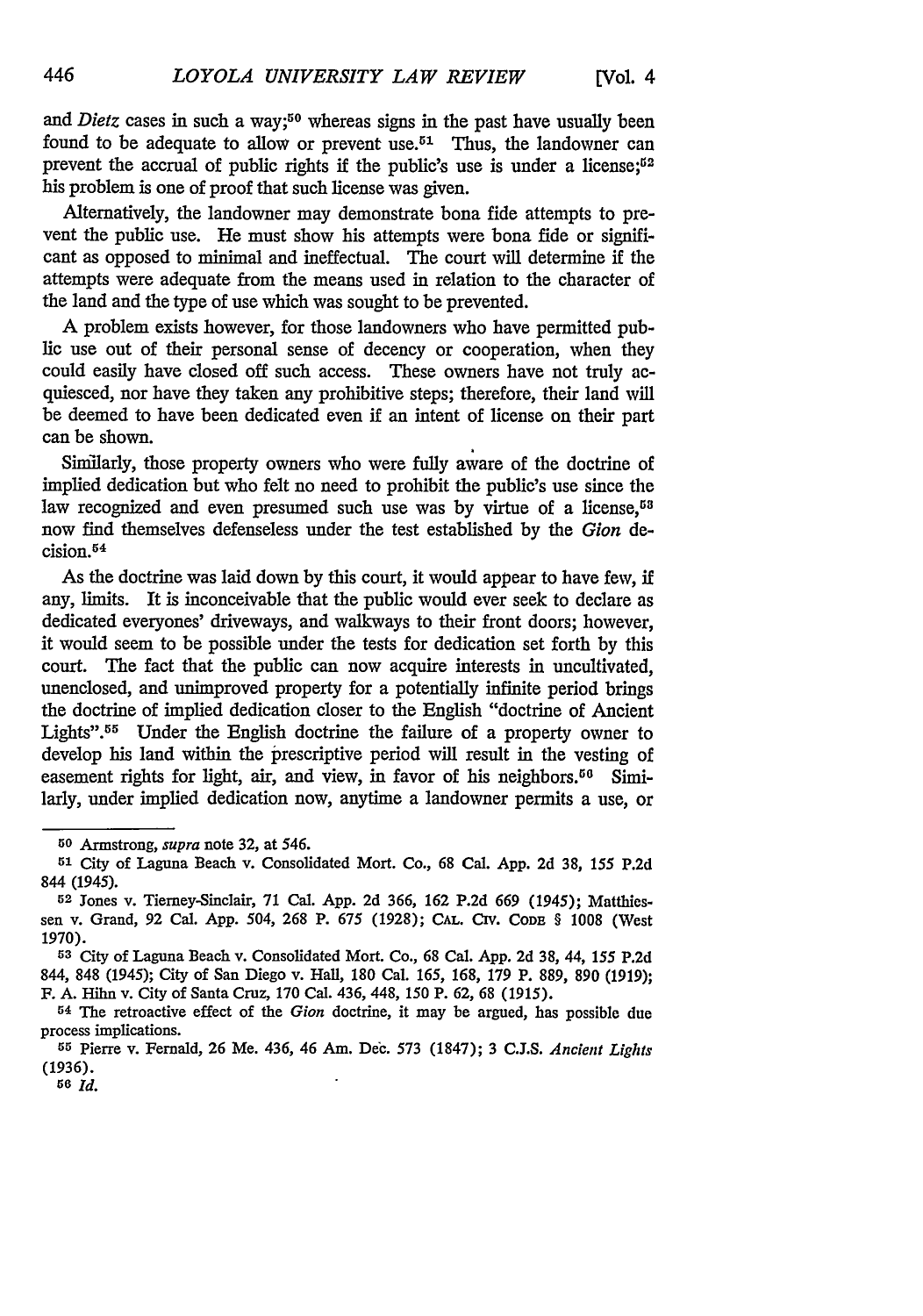ignores his property, he runs the risk of losing all or part of his property to the public for whatever purpose or use they have established.

This decision has been viewed as presenting the public with a great opportunity, and also a great danger.57 The opportunity is that immediate and effective steps can now be taken to preserve the beaches of this state for the people;58 and such an effort has been requested of the city, county, and state agencies.<sup>59</sup> The danger is what might be termed as a "boomerang" effect". It was by this decision that the court sought to increase the beaches and shoreline properties which the public may use; however, the decision will cause the private shoreline property owner to fence off his land and close off areas formerly left open to the public.<sup>60</sup> Thus, all private property owners will act to preserve their property and prevent any public use. The decision's immediate effect will therefore be to decrease the shoreline property to which the public will be permitted access.

The language of *Gion* would seem to strongly suggest that any acts by the present owner would not avail him of any defense to a prior implied dedication. 61 In *Gion and Dietz* no substantial improvements had been made to the beach property. In a case where substantial improvements have been made the harshness of a strict application of *Gion's* language can be noted. Suppose an implied dedication has occurred prior to any substantial improvements on the part of the apparent fee owner but public title is perfected subsequent to the substantial improvements, where is equity served by permitting no set-off of the apparent fee owner's improvements?62 Thus it has been said ". . . this year and the coming months is a time which is very crucial if we are to prevent the *Gion* case from becoming a disaster . . . . "<sup>63</sup>

Apparently many city attoreys have heard the call and taken up suit. In *County of San Mateo v. Potter,64* the landowner sought compensation in a condemnation proceeding, but the Attorney General was allowed to intervene on behalf of the state. It was found that most of the area under condemnation has already been dedicated by public use, and thus the compensation was sharply reduced.<sup>65</sup>

**<sup>57</sup>** Address by James R. Christiansen, *supra* note 40.

**U8** Prior to this case there had been a substantial number of cases in which the public had acquired shoreline property through condemnation.

**<sup>59</sup>**Address by James R. Christiansen, *supra* note 40.

**<sup>60</sup>**Los Angeles Times, July 23, 1970, Part I, at 3, 25.

**<sup>61</sup>** 2 Cal. 3d at 44, 465 P.2d at 60, 84 Cal. Rptr. at 172.

**<sup>62</sup>**It might be suggested that a fee owner who innocently improved "his" land prior to *Gion* should be distinguished from one who improves "his" land subsequent to this decision, since in the latter case the owner may be said to have constructive notice that "his" land may in actuality not be "his".

**<sup>63</sup>** Address by James R. Christiansen, *supra* note'40.

**<sup>64</sup>** No. 129,019 (San Mateo County Superior Court, filed Mar. 29, 1967).

**<sup>05</sup>**Address by James R. Christiansen, *supra* note 40. Other similar suits are City of